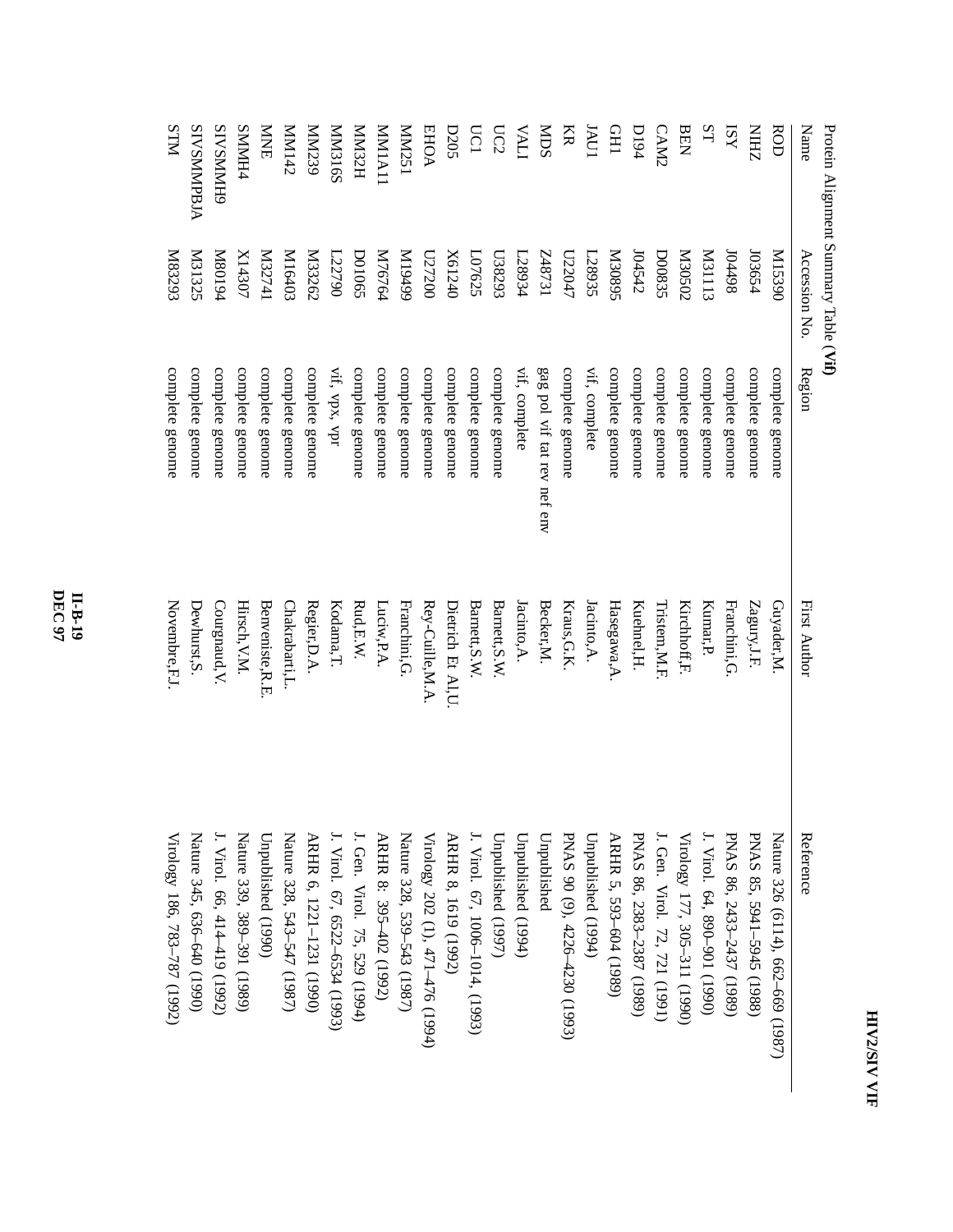## HIV2/SIV VIF

| <b>PHMMS</b><br>SMMPBJ14<br>CONSENSUS<br>6 HMMS<br>MM251<br>MM1A11<br>MM32H<br>MM316<br>MM142<br>MM12<br>MMB                                                                                                                                                                                                                                                                  | DC1<br>마이트<br>프랑<br>SUSENS<br>SHOC     | ROH<br>DIRIK KARA<br>DIRIK KARA<br>DIRIK KARA<br>DIRIK KARA<br><b>A-SUSMESMOS</b>                                                                                                                                                                                                                                                                                                                                                                                                                                                                                                                                                                                          |
|-------------------------------------------------------------------------------------------------------------------------------------------------------------------------------------------------------------------------------------------------------------------------------------------------------------------------------------------------------------------------------|----------------------------------------|----------------------------------------------------------------------------------------------------------------------------------------------------------------------------------------------------------------------------------------------------------------------------------------------------------------------------------------------------------------------------------------------------------------------------------------------------------------------------------------------------------------------------------------------------------------------------------------------------------------------------------------------------------------------------|
| $\begin{split} & 1 - 1 - 1 - 1 \\ & 1 - 1 - 1 \\ & 1 - 1 - 1 \\ & 1 - 1 - 1 \\ & 1 - 1 - 1 \\ & 1 - 1 - 1 \\ & 1 - 1 - 1 \\ & 1 - 1 - 1 \\ & 1 - 1 - 1 \\ & 1 - 1 - 1 \\ & 1 - 1 - 1 \\ & 1 - 1 - 1 \\ & 1 - 1 - 1 \\ & 1 - 1 - 1 \\ & 1 - 1 - 1 \\ & 1 - 1 - 1 \\ & 1 - 1 - 1 \\ & 1 - 1 - 1 \\ & 1 - 1 - 1 \\ & 1 - 1 - 1 \\ & 1 - 1 - 1 \\ & $<br>--- E-N-----<br>- E-N-1- | $-B-DI$                                | $-1$                                                                                                                                                                                                                                                                                                                                                                                                                                                                                                                                                                                                                                                                       |
|                                                                                                                                                                                                                                                                                                                                                                               |                                        | $\frac{1}{2} + \frac{1}{2} + \frac{1}{2} + \frac{1}{2} + \frac{1}{2} + \frac{1}{2} + \frac{1}{2} + \frac{1}{2} + \frac{1}{2} + \frac{1}{2} + \frac{1}{2} + \frac{1}{2} + \frac{1}{2} + \frac{1}{2} + \frac{1}{2} + \frac{1}{2} + \frac{1}{2} + \frac{1}{2} + \frac{1}{2} + \frac{1}{2} + \frac{1}{2} + \frac{1}{2} + \frac{1}{2} + \frac{1}{2} + \frac{1}{2} + \frac{1}{2} + \frac{1}{2} + \frac{1$<br>$. -R--$                                                                                                                                                                                                                                                            |
|                                                                                                                                                                                                                                                                                                                                                                               |                                        | $-7$<br>-9-R                                                                                                                                                                                                                                                                                                                                                                                                                                                                                                                                                                                                                                                               |
| .<br>병명 : 변명<br>! ! ! ! !                                                                                                                                                                                                                                                                                                                                                     |                                        |                                                                                                                                                                                                                                                                                                                                                                                                                                                                                                                                                                                                                                                                            |
| 3eg-----V-G-                                                                                                                                                                                                                                                                                                                                                                  |                                        | $- - BG - -$<br>$-6 - N - -$<br>$-1 - N - 1 -$<br>--HH<br>--<br>$-1$                                                                                                                                                                                                                                                                                                                                                                                                                                                                                                                                                                                                       |
| $-1 - 2 - -1 -$                                                                                                                                                                                                                                                                                                                                                               | - H H H<br>- H H H<br>- H H H<br>-R-F- | H------                                                                                                                                                                                                                                                                                                                                                                                                                                                                                                                                                                                                                                                                    |
|                                                                                                                                                                                                                                                                                                                                                                               |                                        | Megkrintring deb a- pol deb deben sid ocyvphikvowymychysamycha phisichis.<br>Megkrintring deben sid deben sid deben sid deben sid deben sid deben sid deben sid deben sid deb deben sid deb<br>$\begin{split} \frac{1}{2} \left( \frac{1}{2} \right) \left( \frac{1}{2} \right) \left( \frac{1}{2} \right) \left( \frac{1}{2} \right) \left( \frac{1}{2} \right) \left( \frac{1}{2} \right) \left( \frac{1}{2} \right) \left( \frac{1}{2} \right) \left( \frac{1}{2} \right) \left( \frac{1}{2} \right) \left( \frac{1}{2} \right) \left( \frac{1}{2} \right) \left( \frac{1}{2} \right) \left( \frac{1}{2} \right) \left( \frac{1}{2} \right) \left( \frac{1}{2} \right)$ |
| 11111111123<br>222222229<br>129                                                                                                                                                                                                                                                                                                                                               | 11229<br>2222                          | 129                                                                                                                                                                                                                                                                                                                                                                                                                                                                                                                                                                                                                                                                        |

 $1299$ <br>129

II-B-20<br>DEC 97